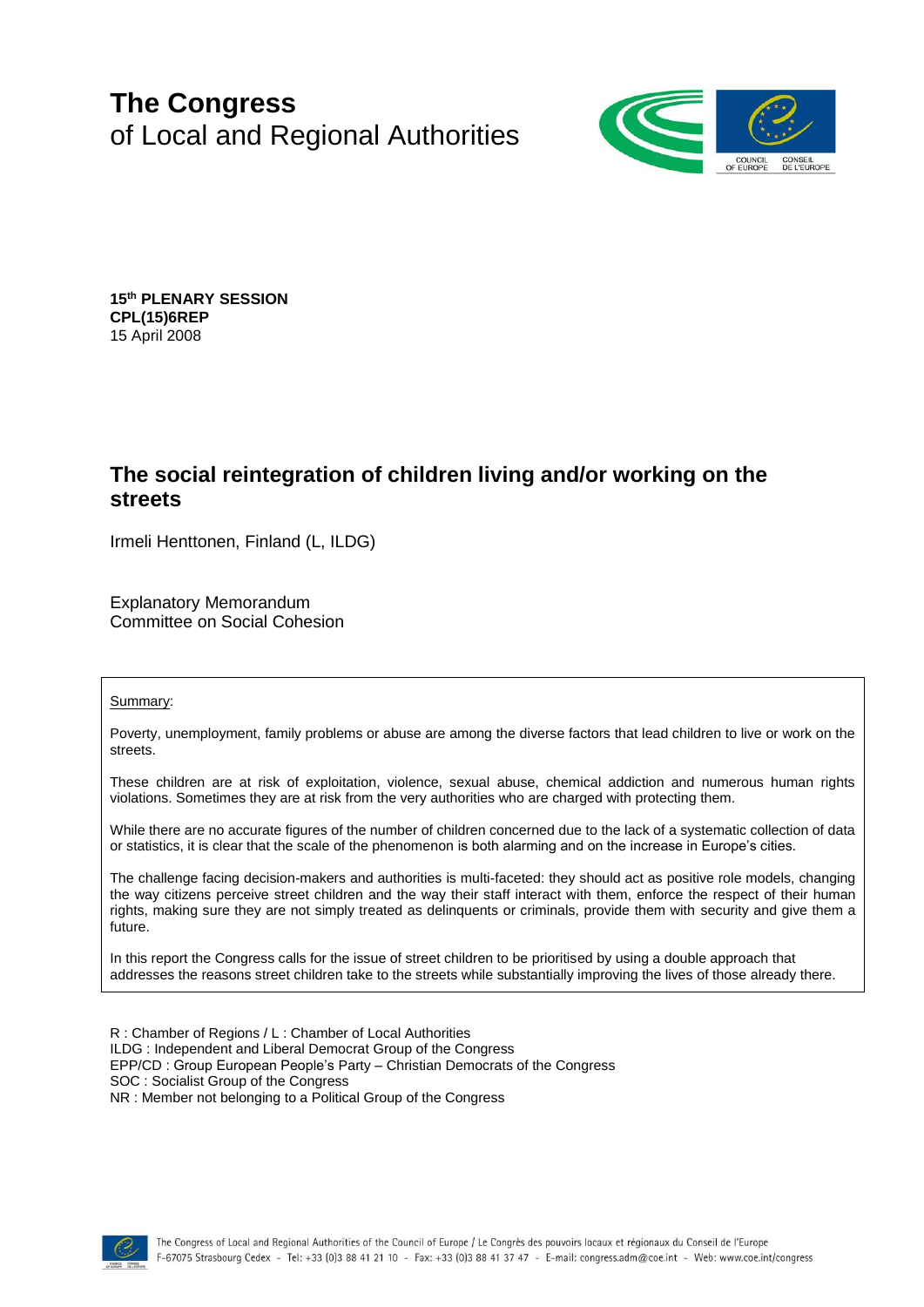#### **INTRODUCTION**

Every member state of the Council of Europe, with the sole exception of Moldova has ratified the United Nations Convention on the Rights of the Child but the rapid social, economic and political transition undergone by many countries - especially in Central and Eastern Europe has had a significant impact on large sections of the population and particularly on families and children. The impact on families of increasing levels of unemployment, poverty and the breakdown of social welfare and security systems put many children at risk. This report is concerned with one of the most strongly marginalized group of children at risk: street children or children in the streets.

The European Foundation for Street Children (EFSC) was assigned by the Congress of Local and Regional Authorities of the Council of Europe the task of compiling a study on the situation of street children in different municipalities in Europe. The aim of the project is to illustrate successful examples of cooperation between NGOs and local authorities regarding the social reintegration of street children and to identify aspects of these experiences that are transferable to other local municipalities throughout Europe. The project was launched at the Congress Plenary Chamber's spring session of the Council of Europe in Strasbourg on 27 March 2007.

EFSC has supported the Council of Europe and the Congress through all the contacts at its disposal within its network. This support has taken the form of *case studies* from a number of EFSC member organizations, experts on street children and who have a strong and well-established experience in co-operating with local and regional authorities on concrete projects dealing with street children. Out of ten project descriptions presented to the Council of Europe, six have been selected as relevant initiatives. All the selected projects closely involved municipalities and work with children who are abandoned or excluded and who spend large parts of their lives on the streets (employing a broader definition of 'street children').

The selection of the initiatives has been based on the evaluation of the following key criteria:

- Innovative approach
- Municipality as key actor
- Transferability of the initiative
- Proven effectiveness

Each case study detailed in a very analytical manner the size and nature of the problem providing also some basic statistics, the root causes (socio-economic factors), the measures and actions undertaken to address the issues by the local authorities, such as preventive policies, reintegration/rehabilitation programmes, etc, the partners involved and the achievements obtained as well as inadequacies of the initiative deriving from the lessons learned.

The compilation of the case studies is the result of the field visits during which the EFSC expert met with relevant representatives from the municipal authorities, the social services, the police, judges for minors, teachers, street workers and sometimes children themselves.

This methodological approach proved to be extremely helpful in that it has allowed fruitful exchange and discussion, highlighting the positive and negative aspects of the phenomenon as well as addressing elements for improvement and proactive initiative.

The four EFSC member organisations who contributed their successful experiences of cooperation with local municipalities to the benefit of street children are:

- 1) *Association Jeunes Errants* (AJE) in Marseille (France)
- 2) *Istituto Don Calabria* in Verona (Italy)
- 3) *The Pupil Parent Partnership* (PPP) in London (United Kingdom)
- 4) *The Romanian Foundation for Children, Community and Family* (RFCCF) in Gherta Mică (Romania)

By presenting the experiences faced by street children in these pilot local contexts (Gherta Mică – Romania; London – UK; Marseille – France; Verona- Italy) this report aims at helping to highlight successful and innovative examples of co-operation with the local authorities regarding the social reintegration of street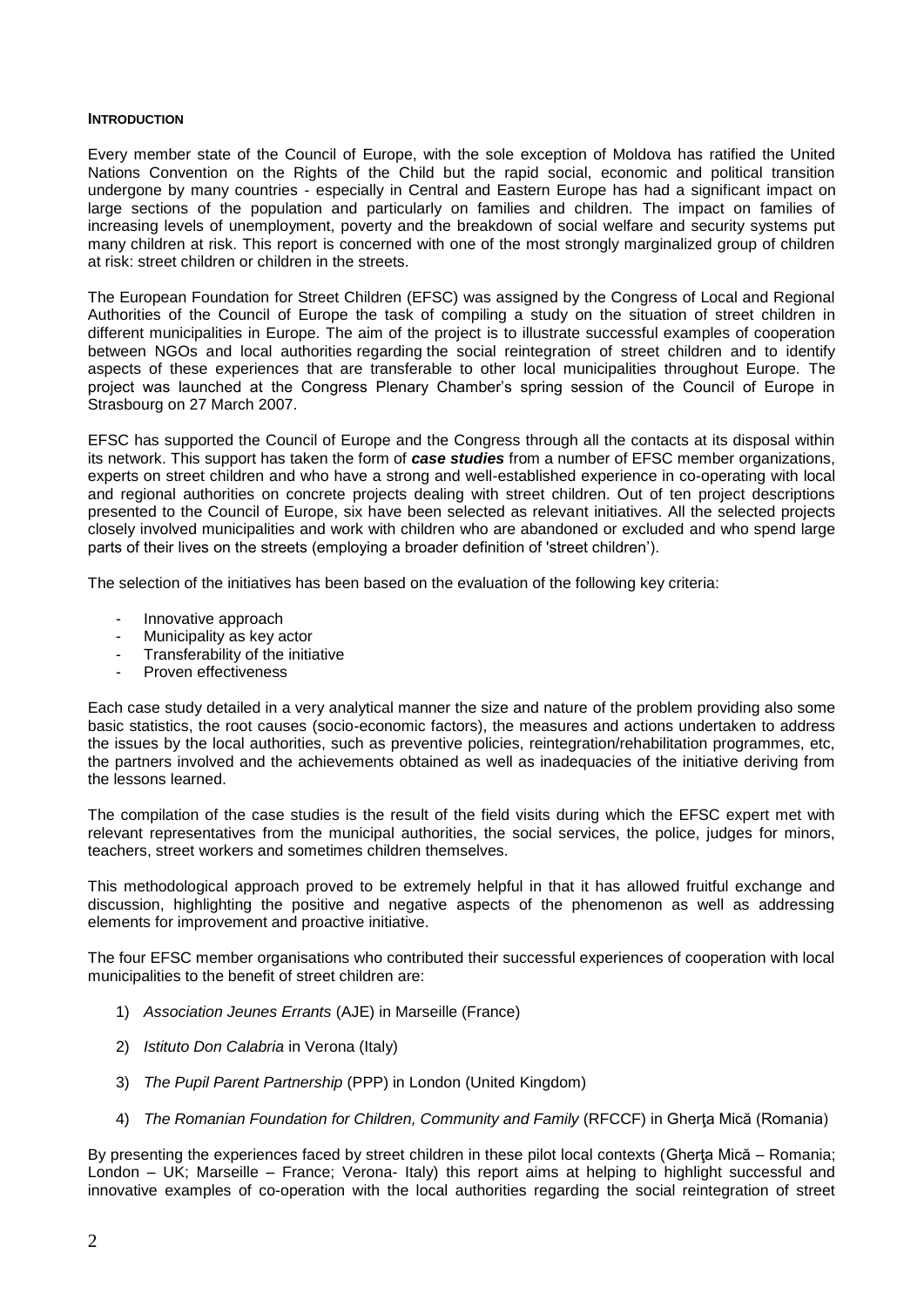children into society, in view of establishing European good practices on the issue which will be transferable and replicable in other European contexts.

This report aims to provide a comparative overview on European good practices regarding initiatives carried out by different municipalities in Europe to protect children living and working in the streets.

It illustrates the methodology applied to develop the case studies and highlights common trends and specificities examined at the local level. A central focus is placed on the positive and constructive role of the municipalities and the innovative actions put in place to reintegrate street children into society in co-operation with NGOs. The report also outlines a series of concrete and targeted recommendations for improvement and actions related to the re-integration of street children which are addressed to municipalities in Europe.

The situations encountered in the countries analysed present some common characteristics although there are differences from country to country which are worthy of comment.

#### **DEFINITION OF 'STREET CHILDREN'**

It is not obvious to categorise children simply as "street children" because often what brings them to the attention of the authorities are other aspects of their lives - crime, drug abuse, ill health etc.. Street children are but one group of children who may be said to be "at risk" or in "especially difficult circumstances". Nevertheless, the nature of their experience of living on or off the streets does differentiate them from other children at risk and merits specific attention being paid to their situation.

It is therefore difficult to agree on one general definition of street children commonly used by specialists working in this field. According to UNICEF a street child is: "*Any boy or girl for whom the street in the widest sense of the word has become his or her habitual abode and/or source of livelihood, and who is inadequately protected, supervised or directed by responsible adults"*. This is a helpful basis for a comparative approach to the problem.

*"Street children are children under 18 who, for shorter or longer periods, live in a street milieu. They are children who live wandering from place to place and who have their peer groups and contacts in the street. Officially these children may have as their address their parents' homes or institution of social welfare. Most significantly they have very few or no contacts with those adults, parents, school, child welfare institutions, social services, with a duty towards them"* (Council of Europe, 1994*)*;

According to the Symposium on "*Street children and youth as a priority of the EU's social inclusion policy for the new Member States in Central and Eastern Europe*" organized by the European Foundation for Street Children Worldwide (EFSCW) in December 2004, street children are "*children, mostly younger than 18, who live and/or work on the streets, victims of extremely difficult conditions of life – such as abandonment, exploitation and sexual abuse – and who consequently are in need of specific protection*".

However, there are also specific definitions used by NGOs or authorities in different countries. At EFSCW Symposium, local experts from the field reported that there are a number of different definitions used in some of the countries most concerned with street children.

In *Poland* for example, according to the representative of Nobody's Children Foundation, Anna Ossowska, street children are those who spend most of their time on the street in peer groups.

The symposium also revealed that other ways of describing street children are according to the specific groups of children that NGOs work with, e.g. Roma children - this category is included in a narrow definition of street children "living and working" in the street; youth who are engaged in prostitution - these are boys and girls aged between 14 and 17, mostly coming from *transition countries*, as well as *Romania and Bulgaria*; children who run away from their family homes; children from dysfunctional families; children who run away from residential care institutions; children working in the street (most of them belong to one of the groups mentioned above, in contrast to other street children); children and youth who spend most of their time on the street.

Erki Korp from the Tallin Centre for Children at Risk reported at the Symposium about four categories being used by experts in Estonia: children who are without a home and family and who live in the streets; children who are constantly on the streets, but who have a home and a family; children who are in danger of falling into a situation where they would end up on the streets; and children who are evading the obligation to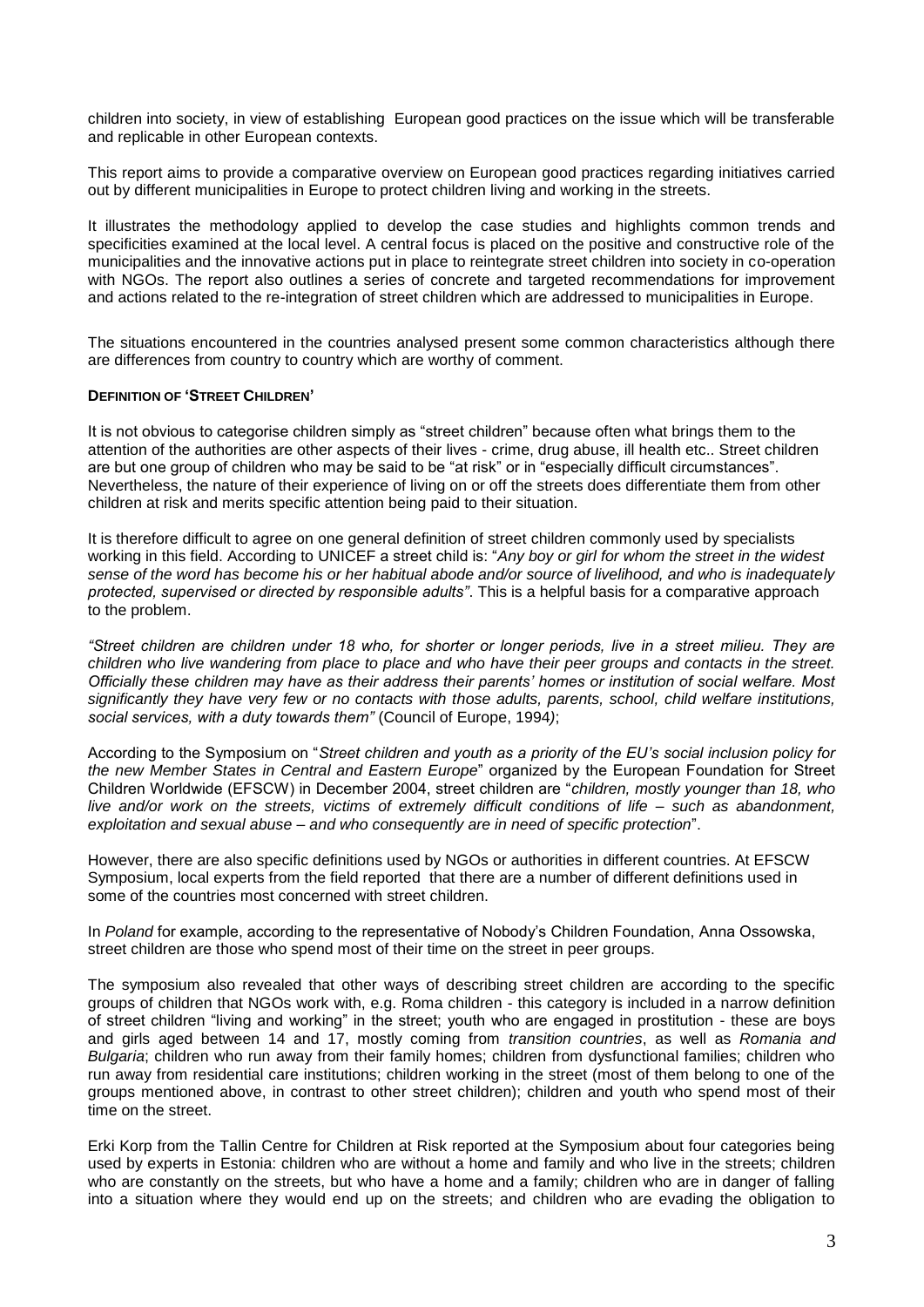attend school and children deprived of parental care. In all documents these categories of children are considered as children at risk. It must also be taken into consideration that most street children in Eastern Europe maintain some relations with their family and sometimes even with school.

These examples prove that a definition has not yet been invented to simultaneously describe the peculiarity of life on the street and the link to other risks (work exploitation, drug addiction…). In this sense the definition of street children can still be a good synthesis, even if not exhaustive.

#### **THE SCALE OF THE PHENOMENON: BASIC STATISTICS AND ROOT CAUSES**

This report is based on the main results and elements that have been examined in the field and more precisely in the local context of four European municipalities. For this reason the report has defined the category of "street children" according to the different types of children at risk encountered in the four realities. This clarification is important also in view of a proper understanding and reflection upon the successful strategies put in place by municipalities and tailored as a consequence to the local needs.

#### **Municipality of Marseille**

The municipality of Marseille is confronted mainly with *unaccompanied foreign minors* arriving in France without a family and children belonging to the *Roma* community living in a street situation and who are very often victims of trafficking and prostitution.

About 500 minors are followed up every year by the municipality of Marseille in partnership with the Association Jeunes Errants, with approximately 150 new children in street situation found each year. Of these, 57% come from the Maghreb; 39% come from Romania. More than 30 nationalities are represented. Males are a very important majority (more than 90%). There are two explanations: among foreign minors, boys are more interested in a migration project. Secondly, girls are unfortunately less "visible", that is to say, they are often hidden, trapped by traffickers, or kept in slavery.

These children arrive in Marseille for different reasons: they may leave their families to escape alone, from poverty or domestic violence; they may join a member of their family illegally established in France; they may flee a situation of general violence or ethnic persecution in their country of origin; they may be begging or working in the streets with their families or because they are trafficked children. They are extremely vulnerable because they are minors and foreigners.

# **Municipality of Verona**

The Municipality of Verona is confronted mainly with two categories of children living in a street situation: *unaccompanied foreign minors* and *Italian vagrant children*. In 2006 – 2007 the number of minors who entered the territory of the Veneto region amounted to 700: 37% were unaccompanied foreign minors (25% male, 12% female) and 63% were Italian vagrant minors (26% male, 37% female).

According to the latest data available and collected by the Regional Immigration Observatory, in the territory of the Municipality of Verona alone the number of unaccompanied foreign minors amounted to approximately 22% of the entire population, while 38% was represented by Italian vagrant minors.

The minors present on the territory of the Province and Municipality of Verona and on the region of Veneto come mainly from Romania, Croatia, Italy, Serbia, Nigeria and Morocco and are aged mainly between 15 and 17 years. As in the case of Marseille, younger minors usually come from different experiences, not from the ordinary migratory process, but they are very often victims of prostitution, exploitation and child labour.

The most common socio-economic factors behind the phenomenon of unaccompanied foreign minors in Italy are identified as being mostly: a family environment characterised by extreme poverty, unemployed father, alcoholism problems, high number of children (often the case for children coming from Morocco or Nigeria for example); the denial of the right/duty to education; a high rate of unemployment in the country of origin. Also the political and economic situation of the countries of origin plays a major role: these children come from countries where the political and economic conditions are extremely unstable (the civil wars in Africa for example, or the territories of the former Yugoslavia where, after years of war, governments are engaged in the reconstruction of the community's economic and social fabric…). In addition, Romania is in a phase of transition from a Communist dictatorship to a democracy with all the problems that this entails. Its entry into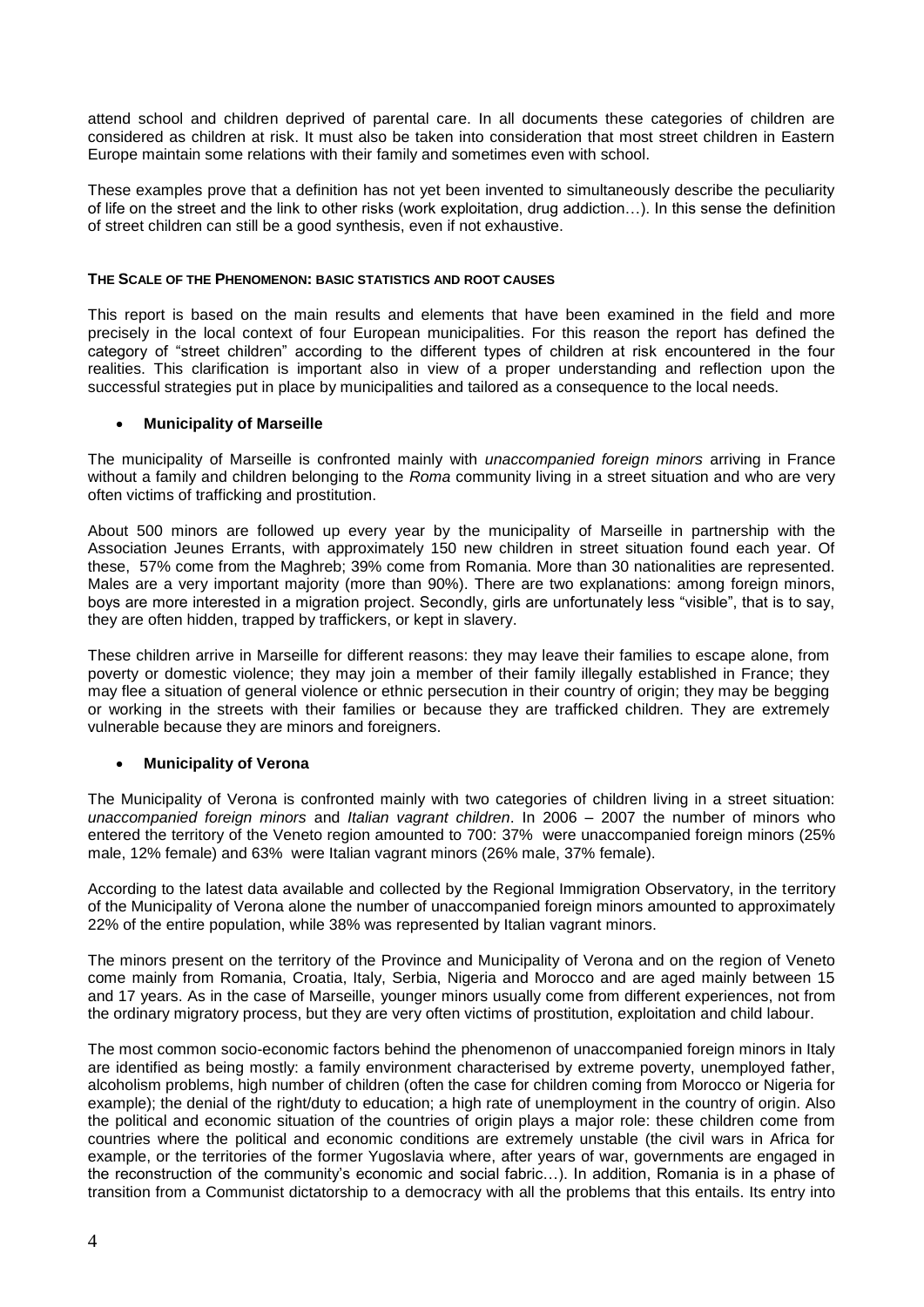the EU in January 2007 has led to an increase of the Romanian population (adults and minors) present in Italy and other EU countries.

Therefore, it seems clear that the phenomenon of unaccompanied foreign minors in Italy, as in other European countries, is substantially due to the obstacles that prevent them from pursuing their own lifeproject in their country of origin.

# **City of London**

The City of London is confronted with disaffected and highly vulnerable young people including *minors of minority ethnic origin*, *unaccompanied refugees and asylum seekers (28%)* and *Traveller or Roma children*. These groups of vulnerable people have been identified by the local authoritites as having consistently higher levels of criminal convictions, significantly lower school attendance, lower achievement and attainment, and higher levels of social exclusion.

According to the estimates provided by Pupil Parent Partnership on co-operation with local authorities, 70% of these young people are 15- 6 years old, 20% are 10-11 year olds, and 10% are 14-15 year olds.

Around 35% of people in the Boroughs of Ealing, Hounslow, Hammersmith & Fulham (West London) live in poverty, compared to 17% in England as a whole, 18% in London and an inner London average of 20%.

Around 65% of school-age children across the above-mentioned London Boroughs are classified as being of minority ethnic origin, compared to roughly 18% nationally. The most common minority ethnic groups are Asian or Asian British and Black and Black British, with the fastest growing groups being: Somali, Afghan, and Eastern European.

Just under half of school pupils do not speak English as their first language, compared to a national average of 13%. Over 120 different languages are spoken in this area.

Around 22% of pupils across these three boroughs are entitled to free school meals, as against a national average of 15%. However, not all take these up due to fears of stigmatisation.

Just under 1000 pupils are currently in the care of the local authorities, many of whom are unaccompanied refugees and asylum seekers. In addition, there are also a significant number of traveller children, who due to their exclusion from mainstream education, are essentially treated as if they were street children.

Just over 500 pupils representing only 6% are currently recorded on the Child Protection Register.

Also, the percentage of students identified as having Special Educational Needs is similar to the national average of 20%, although it is widely acknowledged that many more pupils have similarly high levels of need, but are unidentified. Around 250 pupils are permanently excluded from school per annum. In Ealing alone, 4000 school-age young people have been identified as being at serious risk of becoming NEET (Not in Education, Employment, or Training).

It is noticeable that the combination of socio-economic factors listed above (certified also by the relevant figures provided) has a profound effect on instances of youth offending, child and adolescent mental health, and anti-social behaviour.

# **Municipality of Gherţa Mică**

The Municipality of Gherta Mică in the north of Romania is confronted with a new emerging phenomenon. Along with the problem of street children which still remains a high concern all over the country with the number of children begging or working on the street and living there on a daily basis amounting to more than 2,500, recent estimates show that in the last years the number of children who actually live on the street has dropped, while the number of minors who beg or work on the street and go back to their families at night has significantly risen.

Over the last few years Romania, and in particular the north part of Romania, has witnessed a new phenomenon: the phenomenon of children migrating to other European countries in search of a better future ending up instead as victims of trafficking and abuse.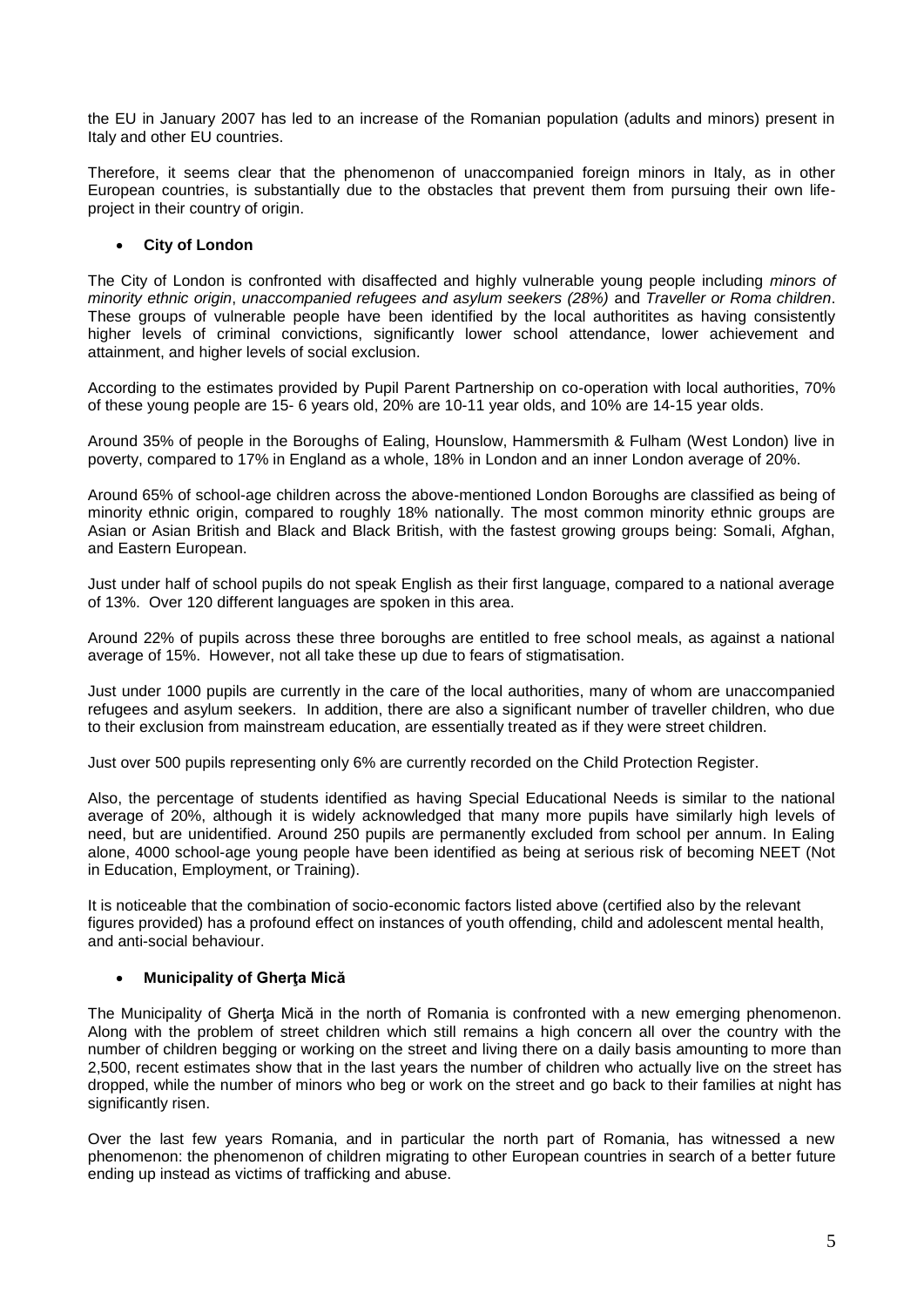More specifically, a great number of children from Oaş (a region in North Romania) were found abroad alone, in harsh conditions – homeless, street begging or shoplifting and, even worse, prostituting themselves. According to the latest estimates, at the beginning of 2006, 230 underage children were abroad. Moreover, 317 more children were found at risk of migration due to the influence of close relatives that were already abroad, of home poverty or school problems.

The official data collected in the Municipality of Gherta Mică indicated that 220 children had at least one of their parents working abroad, and 61 had both their parents abroad. Moreover, of the approximately 3,000 inhabitants, around 70% of the working population were actually holding jobs abroad. Among them, there were 89 children as well, mostly aged between 15 and 16 years old.

The causes of the phenomenon are quite complex and overlap the ancient tradition of migrating for work to other parts of Romania. The region in the North-western part of Romania is known for its tradition of migrating for better income. Even during the Communist era, the inhabitants of this region migrated to other parts of Romania for very difficult labour, that was better-paid (mining, forest work, building wooden houses or general wood work, etc).

After 1990, the economic crisis in Romania led to many changes. Labour was no longer that well paid, mining collapsed and mines were closed, with many miners becoming unemployed. The region of Oaş also had additional difficulties: high general unemployment figures, very bad infrastructure and low investment in the region, lack of running water and sewage and old-fashioned heating systems (tiled stoves with wood). All this led to the new phenomenon of migrating abroad for work, the main country for this being France (initially), but more recently also Italy, Spain and Great Britain.

The phenomenon and tradition of migration does not only make children think of migration very early in their childhood and act upon it by migrating for work as soon as possible, it also introduces a new type of abandonment in Romania, that of children left alone at home by parents working abroad. According to the latest estimates, some 170,000 children are left at home without at least one parent: 35,000 without both parents, 55,000 have their mother working abroad and 80,000 have their father working abroad. Left in the care of a family member, these children are in need of emotional, educational and vocational guidance, the most desperate results of the new type of abandonment being the suicide of several children over the past three months (March 2008).

Even though the problem of migrating children started in Oaş, in the North-western part of Romania, the phenomenon is now nationwide, with a higher number of children migrating from the East and from the South of the country, apparently linked to lower income of these regions. This phenomenon is generally the direct or indirect result of the social and economic problems of children's families. The best solution to stop the phenomenon from growing is to prevent it by offering social care and other necessary services to the children, their families and community, in a comprehensive, collaborative and participative way.

# **General overview on street children in Europe**

The phenomenon of street children in Europe in general, has in recent years become an issue of major significance in a number of countries and the general social and economic situation in which many countries (and in particular in Central and Eastern Europe) find themselves has created a situation where many children find themselves living and surviving on the streets.

The dramatic rise in the numbers in most countries involved in this analysis, is a reflection of the increase in the scale of the phenomenon in recent years. Furthermore, it is likely that official statistics actually understate the real numbers of children involved. It is a significant issue requiring urgent attention, associated as it is with the marginalisation and social exclusion of our children and young people.

As commented on in a number of the countries involved, the issue of street children in public consciousness has a rather negative image and there is the general perception that the children are themselves somehow to blame for the situation they find themselves in; or that their behaviour is seen to be more problematic for others than for themselves. What this attitude ignores is the major factors which propel children into a life on the streets - a life which very often puts them at serious risk of abuse, ill health and occasionally loss of life.

What is clear from a number of sources is that for many street children in certain countries in Europe there is a huge gap between what the UN Convention promotes in terms of their rights and the actual situation in which they find themselves. The cost of rapid social and economic transition is very high for these children. The long term consequences for them as individuals and for the societies which depend on their growth and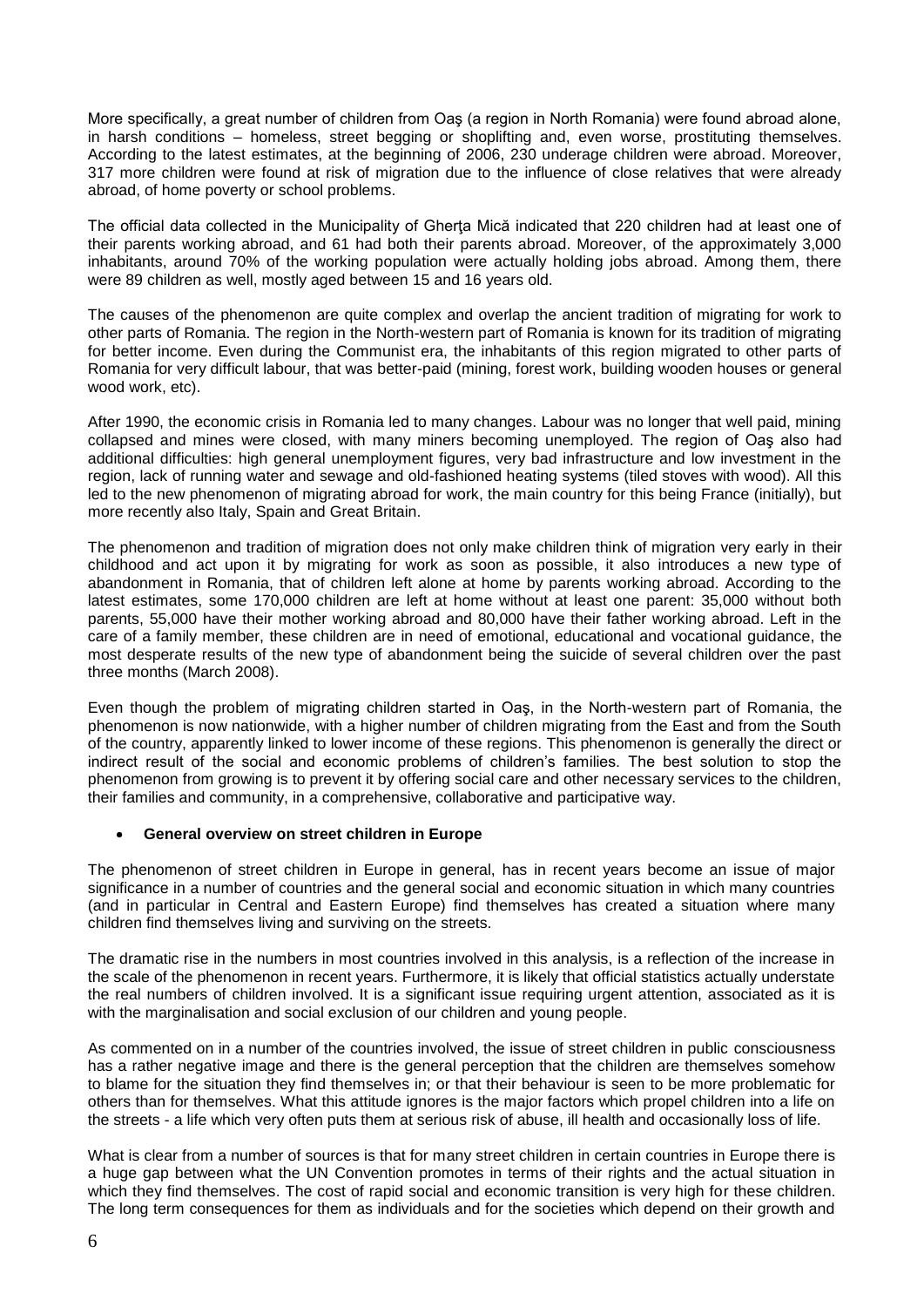development for the future have negative implications. There are a number of indicators which show just how negative the effects are for many street children. These include, in rather general terms: extreme poverty, unemployment, divorce and separation, homelessness, increase in health related problems, increase in crime amongst the young, increasing victimisation of children in terms of sexual exploitation and sexual abuse.

It is in this general context, that many children find themselves forced on to the streets either to assist in supporting their families or indeed to support and look after themselves. A greater understanding of the social, economic and political factors which propel children into living on the streets is an important element in the search for a means of both preventing children from living on the streets and in assisting them when they are in that situation.

It is difficult to separate social and economic factors from family-related factors in explaining the phenomenon of street children/children in the streets since the wider context of social decline and rapid social transition undoubtedly affect the experience of families. Thus, in the municipalities analysed, the effects of poverty and unemployment in terms of increasing family strain and conflict are seen to contribute directly to the break-up of families, to the divorce of parents, to alcohol and drug abuse, to the lack of adequate care for children, to the abuse and neglect of children by their families, to the need to beg and live off what might be called the "black economy".

The absence of an adequate system of social benefits and social assistance to this particularly excluded group merely serves to compound this state of affairs and indeed makes it worse for the children and families involved. Families are characterised as either having no adult in employment or as having both parents out working and still not earning enough to survive adequately. In such circumstances, on the basis of evidence from children themselves, children may be forced by parents to earn money or may simply be left to fend for themselves and be vulnerable to exploitation by other adults or indeed older children.

Many municipalities also reveal that schools - an important means of socialisation and caring for children are so lacking in resources and qualified staff, that children are again marginalised from a significant mainstream form of child, family and indeed social support. Where families are unable for whatever reason to look after their children the state institutions charged with adopting that role may not be able to fulfil it - again in the light of a lack of resources and qualified staff. What has to be appreciated is that for many children, life on the streets, in comparison to their experiences at home or in state care, may be, despite the risks they expose themselves to, a much more attractive proposition.

What we do know is that children can be on the streets from any age, though, as the Council of Europe report stated, children are rarely actually born on the streets in Europe. Studies that have been done suggest that the majority of street children are boys though there is evidence of an increasing number of girls being involved.

The largest group of children on the streets is constituted by the 14-17 year olds, though there are also considerable numbers in younger age groups. In a number of countries a large proportion of the children on the streets are Roma .

There are many reasons as to why children find themselves on the streets, These reasons in part reflect wider economic, social and political issues both within and outside of their own countries. However, one thing is clear that by living and or working on the streets children of all ages put themselves at considerable risk.

What also has to be remembered is that though the majority of children covered in this report live on the streets many of them also return home at night - the streets providing an opportunity for them either to assist, voluntarily or because they are forced, in supporting their families through begging or working on the streets, or at the very least, a daily escape from their experiences at home.

Children on the streets are most commonly involved in begging, theft and organised crime, though many children also do earn money through selling goods on the streets. What is more worrying, is the group of children who resort or are forced into prostitution as a means of earning money either for themselves or for an adult.

Children away from home and in desperate need of money and food are very vulnerable to the inducements of others to become involved in the provision of sexual services. In terms of prostitution, what is very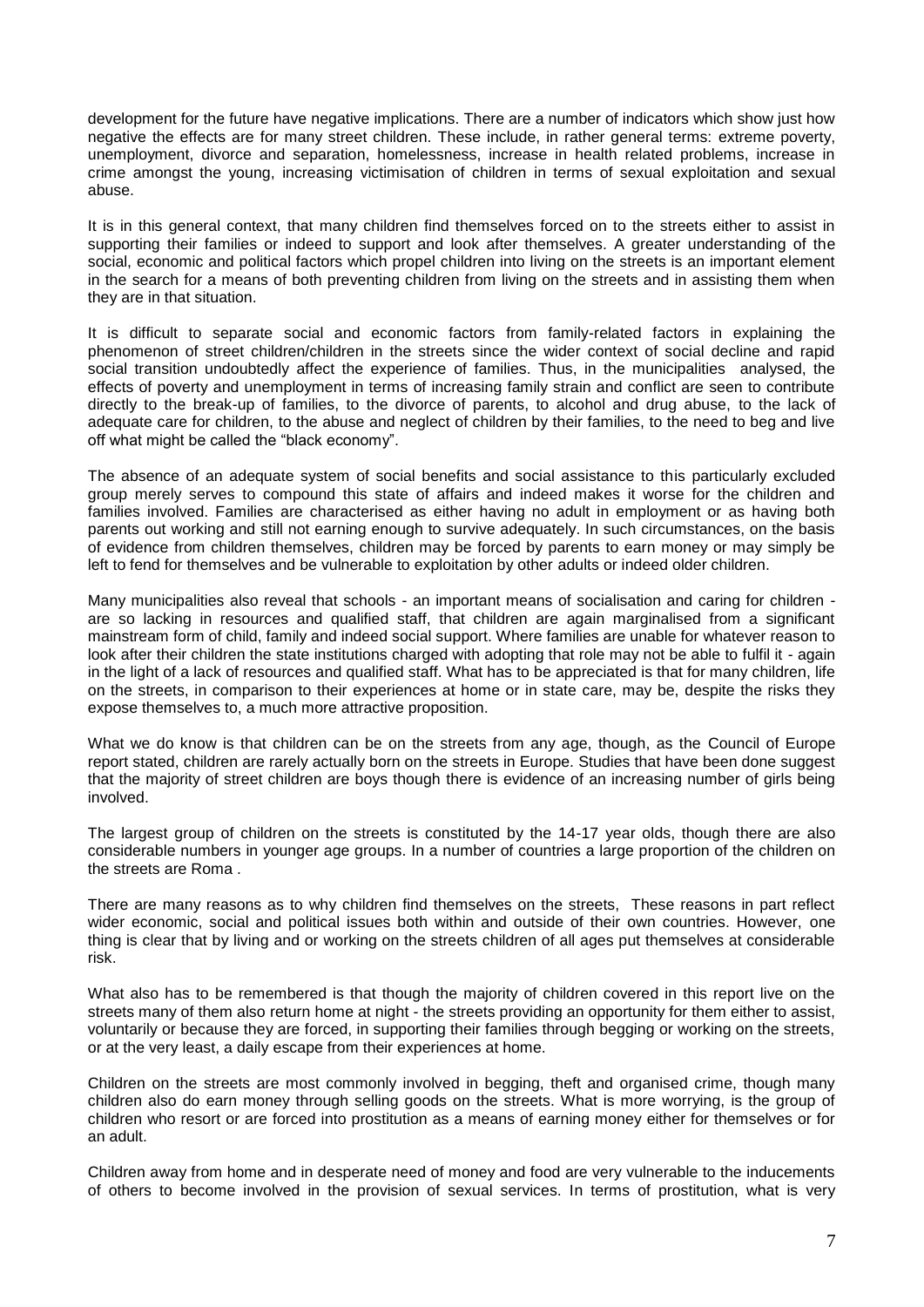worrying is that this is not simply restricted to young women or older girls but may well involve very young children.

A characteristic of life on the streets for children is that they do tend to congregate around railway stations, bus stations, squares, shopping centres and other areas which provide them with increased opportunities for selling goods, begging, stealing and so on. Comment has already been made on the fact that the attractiveness of life on the streets may well reflect poor home and family circumstances. When children are asked about their lives on the street what is remarkable is that many of them show a wish to adopt a more conventional life style in the sense that they wish for educational opportunities, better relationships with their families, and better employment opportunities.

As a general consideration, commenting on differences between the local contexts analysed is somewhat difficult and many of the issues relating to street children are common to all the countries examined. Nevertheless, a number of more specific comments can be made.

First, in those countries which had a tradition of institutional care of children, the phenomenon of street children and children on the streets is more significant. As institutions close and as resources and qualified staff for those which remain open have become more scarce, there is a trend which sees more and more children on the streets - either because they have run away from state institutional care, or because the state is no longer able to provide such care.

Secondly, there is a concentration of street children along ethnic lines The high proportions of street children in the Southern European States for instance are predominantly from the Roma community.

Thirdly, it is clearly the case that street children / children on the streets have to be seen in reference to the state of the economic and political situation at any particular time. Thus, in those countries where the economic and political situation is worse, then the scale of the phenomenon of street children will tend to be more pronounced because of the impact in general on families and children of very negative life experiences.

#### **ADDRESSING THE ISSUE OF STREET CHILDREN AT LOCAL LEVEL – MEASURES AND CONCRETE RESULTS**

The measures undertaken by the four municipalities examined and carried out in close partnership with NGOs aim to provide concrete responses to the specific needs of the street children/children at high risk in an innovative and successful manner and include preventive policies, reintegration and rehabilitation programmes, etc.

The activities carried out provide support and direct intervention in order to promote child protection, the child's right to education and to work but also, depending on the individual situations, assistance and care for his/her basic needs. As a general remark, it can be affirmed that the long-term aim pursued by the municipalities is that of providing support to the minors in carrying on their own life project, which was denied in their home country.

It is interesting to note that the different initiatives put in place at the local level in Marseille, Verona, London and Gherta Mică all present innovative and successful elements, which make these initiatives somehow replicable in other similar European contexts, potentially with the same degree of success.

#### *Municipality of Marseille*

The Municipality of Marseille has a particular focus on prevention policies. Due to the fact that the municipality cannot deal with each individual case directly, but is in charge primarily of developing the strategic political framework of action at local level, it cooperates with the police and civil society organisations (in particular NGOs), who are responsible for the concrete implementation of the policies in the field (the so-called "*specialised prevention*").

Close partnership between the Association Jeunes Errants (AJE), which carries out the daily street work, and a variety of local institutional actors from the municipality and involved in the field of child protection, ensures that the most pressing needs of street minors are transmitted to and addressed by the relevant bodies. In particular, AJE the Mayor of Marseille, the Prefecture, the Social Services, the minors' police, the Minors' Tribunal of Marseille and the Juvenile Court, the *Aide Sociale à l'Enfance* (ASE), the *Protection Judiciaire de la Jeunesse* (PJJ), the NGO *Médecins du monde, the Association Départemental pour le Développement de l'Action de Prévention* (ADDAP), Schools, Hospitals, the *Police de l'Air et des Frontières* (PAF) and other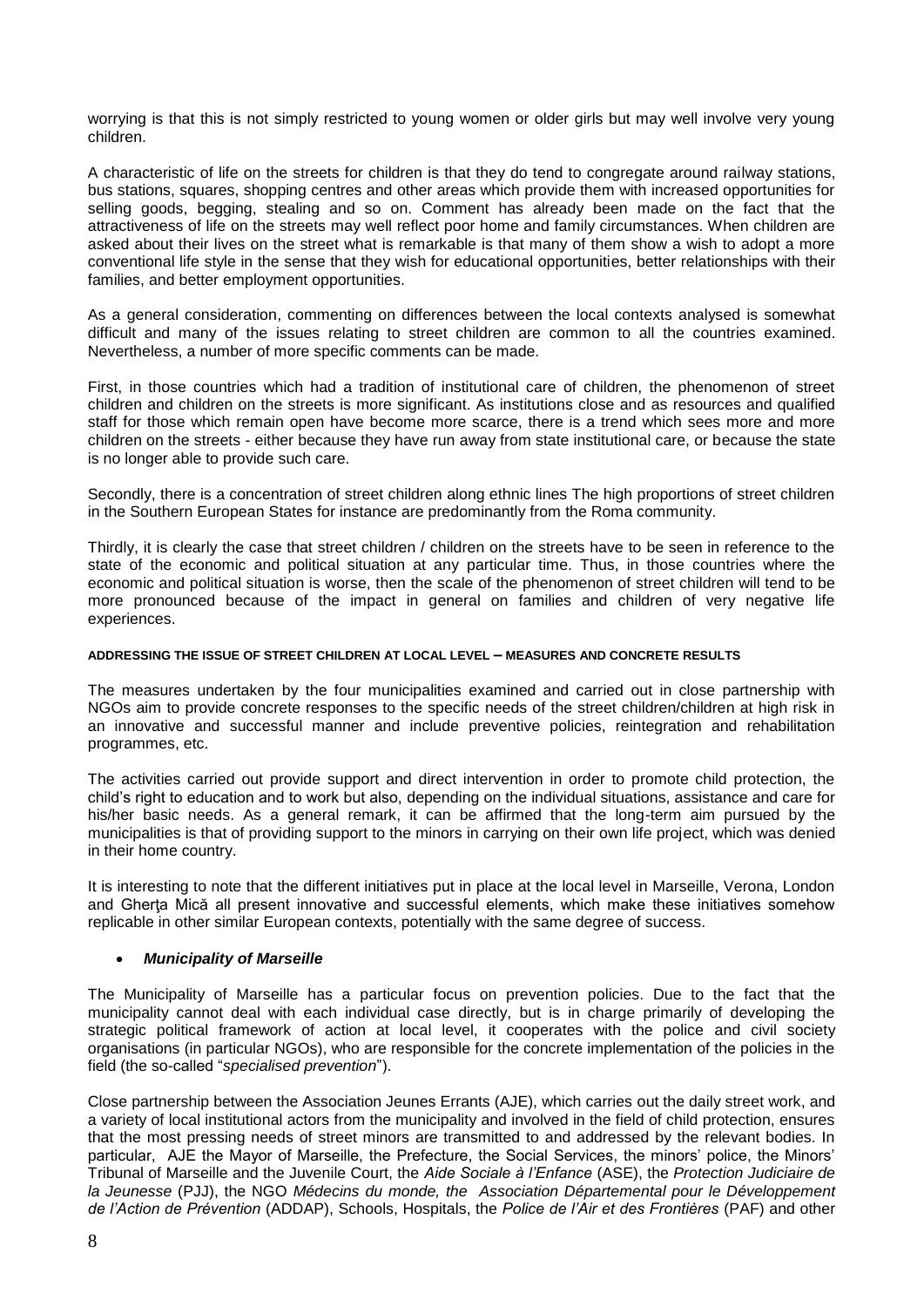services for the protection of children of the different districts within the city of Marseille contribute to the implementation of policies and programmes in favour of street minors. The *Association Départemental pour le Développement de l'Action de Prévention (ADDAP)* cooperates with the AJE in carrying out the daily street work in the sensitive urban areas in that it assists the organisation in reporting to the Office of the Attorney General for Minors on cases of mistreatment of children or situations which could put the child's safety at risk; Shelter provision for young people living in a street situation is guaranteed by the cooperation of AJE with the *Aide Sociale à l'Enfance (ASE*), a decentralized service of the State in charge of minors. The *Protection Judiciaire de la Jeunesse (PJJ)* collaborates with AJE when dealing with young people who have committed a crime and who have been assigned to the PJJ by the Juvenile Court.

In the *health* sector, many hospitals in Marseille provide basic necessary treatments to minors arriving in the municipal territory as well as general services to the minors taken in charge by the organisation. In this context, a great assistance is also provided by the activities carried out by the NGO *Médecins du Monde* and the Services for the protection of children of the different districts of Marseille;

In the field of *education*, several national schools and colleges organise specific classes and courses specifically established to assist unaccompanied foreign minors in their integration into the normal education system, as part of their preparation period for integration into French society as a whole. In this context, close co-operation is ensured between schools and the transitory structure put in place by AJE. This structure is called *"the little school project"* where daytime assistance is provided to children at risk in order to keep them away from the streets;

The minors' Prosecutor and the Minors' Judge, within the specific tasks falling under their responsibilities work in partnership with AJE. In order to guarantee the best interests of the minor when taking decisions and deciding on measures affecting the life of the minors, they give full consideration to the comprehensive assessments conducted by AJE, often undertaken with contributions from the partners working in the countries of origin of the concerned minors.

In terms of measurable concrete successes, it must be noted that about 72% of the minors who have been followed by the SAES programme *(Service d'Actions Educatives Spécialisées),* implemented by AJE in close cooperation with the different municipal actors are later on taken in charge by the SIOE *(Service d'Investigation et d'Orientation Educative)* with a long-term perspective and also in partnership with the municipality of Marseille.

About 88% of the families followed and assisted by the "little school project" live in "squats" (slums): 32% of children belonging to these families have been reintegrated into the national education system after having attended one cycle of the project.

However, there are still some inadequacies and unsuccessful records which should be improved. For instance, many children attending the "little school project" have major problems with access to health institutions due to the difficulties in obtaining their administrative regularisation which is a necessary prerequisite in order to obtain and receive health protection from the state. Only 56% have obtained a legally-fixed address and only 46% of children have been vaccinated.

# **Municipality of Verona**

The Municipality of Verona represents a particular and very successful reality in comparison to other municipalities in the Veneto Region. This is due mainly to the fact that the number of unaccompanied foreign minors is still limited allowing the municipality to invest in quality insertion of the minors and to establish an individual path for each of them. However, one of the main problems and difficulties encountered relates to the high costs that municipalities must sustain in order to support actions in favour of unaccompanied foreign minors. In other municipalities in Veneto such as Padoa or Venice, where the phenomenon is much more problematic, the municipality aims to encourage the job insertion of the minors as soon as possible, in order to reduce the costs.

Different local institutional actors from the municipality and involved in the field of child protection work in close partnership with the Istituto Don Calabria on the implementation of policies and programmes in favour of street minors and in particular: the Mayor of Verona, the Social Services, the Municipal Police, the ULSS (territorial sanitary agencies), the Association of Volunteer Doctors, the Office for Foreigners of the Municipality of Verona, the Committee for Foreign Minors, the Juvenile Court and the Office of the General Attorney of the Venice Minors Court, the Minors Penal Institute, embassies and consulates, employment agencies and associations, public and private institutes working in the educational field.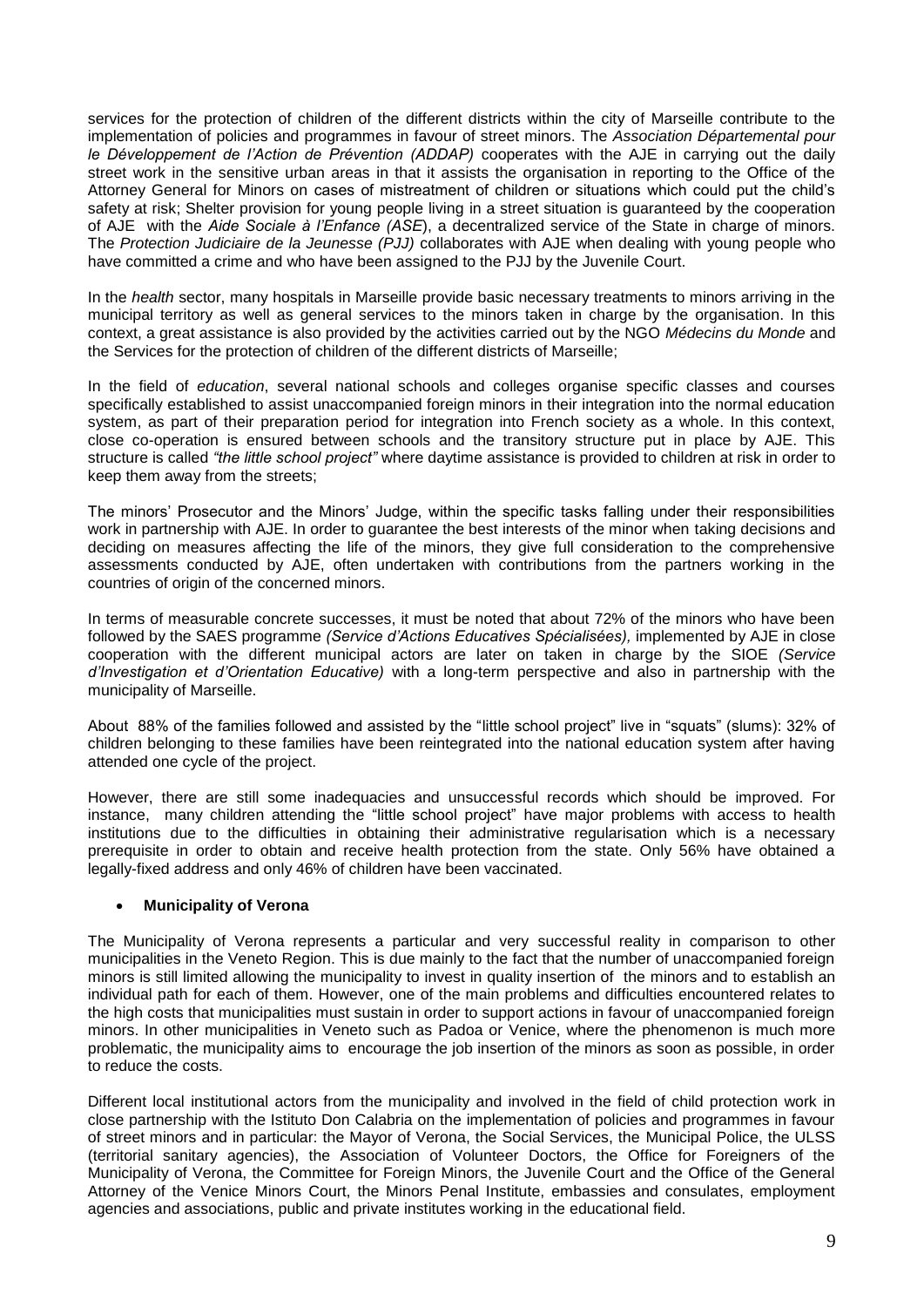With such a structure, the project ensures the acquisition of a comprehensive knowledge of the extent of the phenomenon of unaccompanied foreign minors (through the Regional Observatory); the protection of the minors (through the Juvenile Court and the Public Tutor); the reception of the minors (through the Structures of the Municipality of Verona and Veneto's Region); the social and work integration of the minors.

The concrete structure established in Verona which sees the direct involvement of all above-mentioned partners is called "Shelter Point" and it aims to strengthen and increase the provision of first aid to unaccompanied foreign minors; to provide prompt responses to urgent requests of reception for the protection of minors in a state of neglect; to provide a safe place where minors are received upon their arrival.

The specific role and tasks assigned to the "Shelter Point" on the basis of the joint co-operation of all the partners involved, are in particular:

- the *identification of the minor*: this action aims to certify the precise age of the minor at the time of his arrival and insertion in the "Shelter Point" in order to facilitate the work carried out by the competent Social Services;

- the *first reception* of the minor at anytime during the day: food and clothes provision, accommodation, first interview with the minor, preliminary evaluation of the minor's will to stay;

- the *notification to the Social Services* of the insertion/placement of the minor in the "Shelter Point";

- the *medical examination*: this measure aims to certify the physical conditions of the minor and check against the presence of possible contagious diseases, in order to protect the minor himself and the group within the same habitat:

- the *research of* other territorial or extra-territorial *communities* which are receptive towards receiving the minor following the first phase of Prompt reception;

- the *ongoing monitoring* of the availability of places in the Communities able to provide Prompt Reception;

- the *draft* of the sheet indicating all the relevant information regarding the minor that will help in the work of the social services, the residential communities that will receive the minor and host him in the longer term, as well as useful for sanitary interventions;

- the *meeting with the competent social services* in order to establish the history of the minor with a view to deciding procedures on how to begin his path of insertion into the community;

- the *insertion* of the minor in the residential structure previously identified.

# **City of London**

It is extremely interesting to note that the Boroughs of Ealing, Hounslow, Hammersmith and Fulham (West London) within the City of London all have comprehensive Social Inclusion Policies, operate Pupil Referral Units for young people excluded from schools, have re-integration targets for younger students under the age of 14, operate Social Services, incorporating Youth Offending Services and Looked After Children's Services, Child and Adolescent Mental Health Services, Health Services, and other specialist services such as Traveller Support Teams and Careers Guidance Services.

Different local institutional actors from the city and involved in the field of child protection work in close partnership with the Pupil Parent Partnership on the implementation of policies and programmes in favour of street minors and in particular: the municipal Social Inclusion departments, the Social Services, the police, the Looked After Children's Team, Traveller Support Unit, Youth Offending Service, Youth Courts, local Schools and Pupil Referral Units, Sports Clubs, Sports Development Team, Immigration Services, Refugee Forum, Children's Society, National Nurture Group Network, Tavistock and Portman NHS Trust, Social Emotional and Behavioural Difficulties Association, as well as a range of voluntary organisations.

The close co-operation and the clear division of tasks among the local institutional actors and the PPP has been highly successful at facilitating the re-integration of these vulnerable young people and supporting their progression onto further education, employment, and training.

The services panorama offered by the London local authorities is diversified and target-oriented. All local authorities have comprehensive social inclusion policies and operate Pupil Referral Units for young people excluded from schools; all have re-integration targets for younger students under the age of 14. All three local authorities operate social services, incorporating youth offending services and looked-after children's services, child and adolescent mental health services, health services, and other specialist services such as traveller support teams and careers guidance services. The London Borough of Ealing commissions a range of alternative education providers to provide services to excluded young people, many of which are ITbased.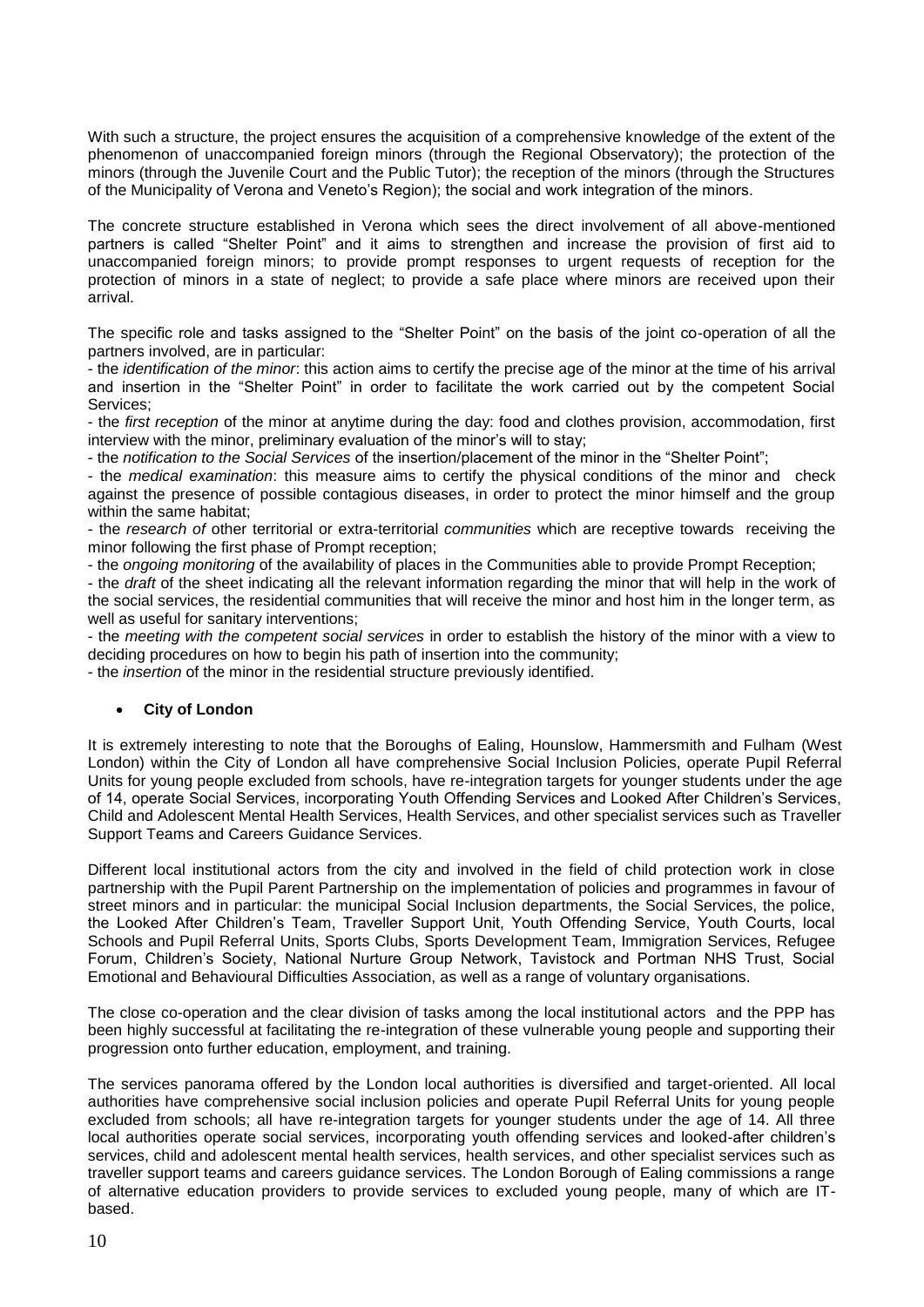It is the students and families who cannot benefit from the above services, due to extent of need or difficulties of engagement, that constitute the referrals to PPP. Young people are referred directly to PPP by local municipalities, which delegate their statutory obligations to PPP, which in turn monitors and reports back on a weekly basis to the local municipalities as to the ongoing effectiveness and achievements of the services provision. Ongoing monitoring and development of the services to be undertaken.are ensured through regularly held (every half-term) development group meetings.

Also, the organisation is invited and sits on various forums which are organised by these local municipalities to combat social exclusion and ensure continuing dialogue, exchange and monitoring on the implementation of the projects.

In 2004-05, 56% of students referred by the local authorities to the PPP *Year 11 Supported Learning Programme* had over 70% previous School Attendance. On the programme, 39% of students had less than 70% attendance, a 17% improvement.

The vast majority of students referred were identified as being at serious risk of leaving school without any qualifications. However, 91% of students received some form of progression linked accreditation through the PPP.

The referred group was overwhelmingly identified as being possible pre-NEET (Not in Education, Employment, or Training) at the start of the programme. However, 82% of student progressed directly onto appropriate further education, employment, or training.

In addition to the above, the partnership between the municipality and the PPP has been highly successful in raising levels of emotional literacy and the capacity of young people to form lasting relationships.

However, PPP has identified certain inadequacies which must be further improved. Most obviously, there is the 9% of students failing to achieve accreditation, and the 18% who do not progress directly onto appropriate further education, training, or work.

Of these young people, the average attendance was 21%, 71% were late referrals onto the Programme, 14% left the country prior to the end of the course, 50% have already progressed onto Further Education, Employment, or Training, and 36% are receiving intensive support with progression from the PPP Post-16 Team and London West Connexions Service. PPP has identified this as an area of major concern, and will actively target these groups for intensive support in order to reduce this number.

# **Municipality of Gherţa Mică**

The Municipality of Gherţa Mică, in partnership with the Romanian Foundation for Children, Community and Family, established a community centre called *Licuricii* (Fireflies) which aims to help out families with one or several members working abroad, to improve the school results of children and help them integrate into the society as almost 300 of them are taken care of by one parent, a remote relative or a stranger. In particular, the centre provides services and activities related to sustaining the school performances, spare time activities and psychological counselling.

The specific Romanian legislation for the protection of children's rights stipulates the decentralisation of the system, local authorities being in charge with all that concerns the specific prevention services, including day care centres. Most of the local authorities, especially in smaller localities have a very limited budget, most of them claiming that the lack of funds makes it impossible for them to hire specialized staff and run professional social services according to the legal norms and standards. The most difficult dilemma is the fact that the poorest communities would have the greatest need for social services, their local budget being on the other hand insufficient for the purpose.

It is therefore quite an achievement for the local authority to have contributed so substantially to the creation of the Gherta Mică day care centre. Many other communities did not show interest in the problem and did not want to be involved in this direction, spending the limited funds they had available on more visible investments: infrastructure, economic activities, etc.

The involvement of the partner institutions corresponds to their specific activities and in the framework of a partnership agreement signed with each of them. *The Major's office* in Gherta Mica made the building available for the activities of the centre, promotes the centre and its activities inside the community,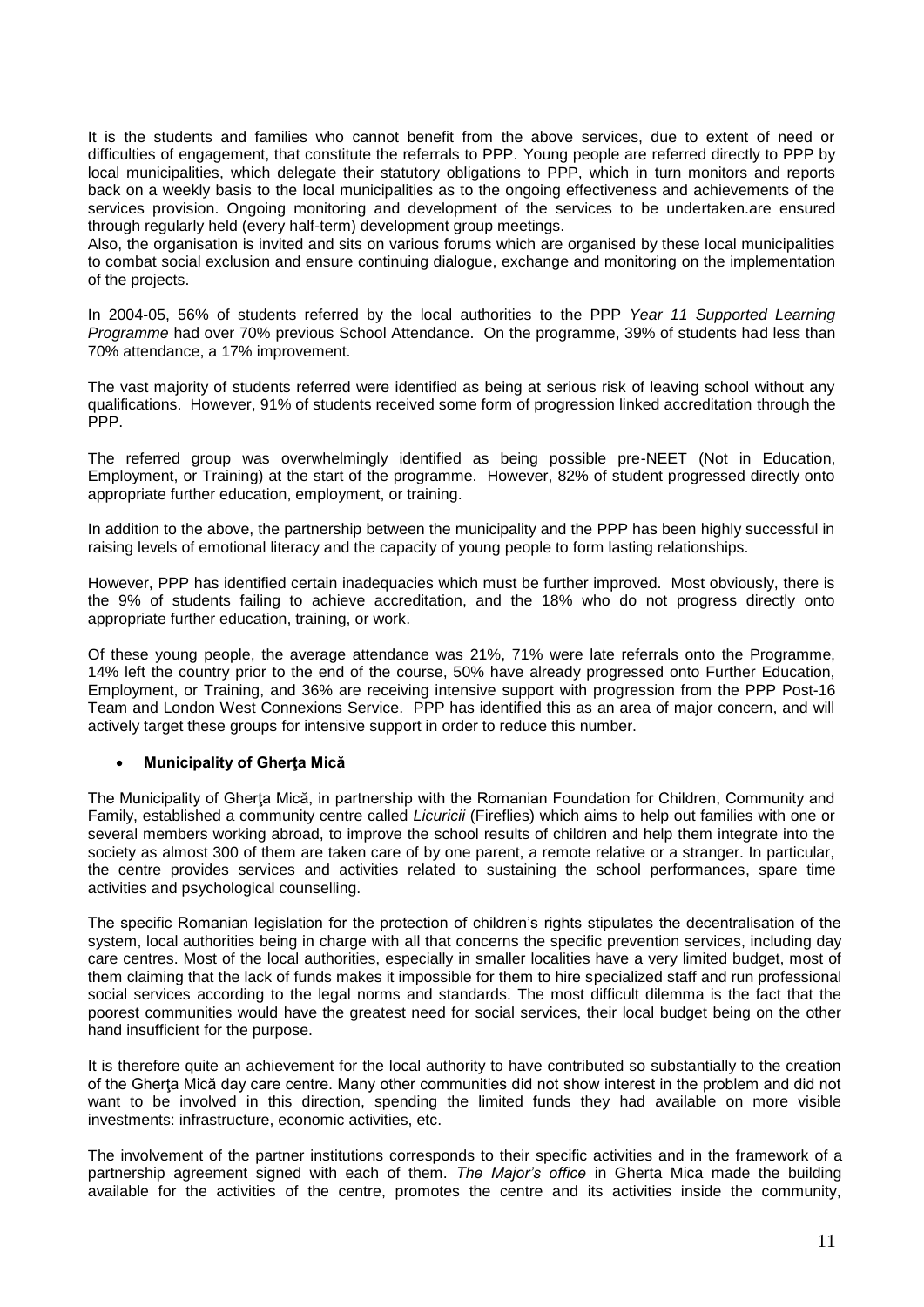encouraging the children and parents to participate and co-organising some of the activities, also participating as active volunteers in running them.

It is the schools which selects the children in a difficult situation (at risk), monitors the school performances of these children and helps organise some of the activities for the children in the community centre.

*The Hors la Rue Association* invited members of the community to France to see the way such centres operate there and to see some of the children that migrated to France. They also contributed with personnel acting as monitors in the Gherta Community Centre, a function also accomplished by the association *Stea* from Satu Mare, another partner involved in the development of the educational guide.

The centre operates with an average number of 45 children a day. They were selected based on economic and educational criteria, since the number of those wanting to participate in activities was higher than the capacity of the centre (due to available space and number of staff). The children are divided in three groups, according to age and level of education and they run activities for four hours a day. After school, children are involved in activities to help them cope with school and spare time activities.

The concrete outcomes relate mainly to the school performances of the children. Twenty-one children had better school results in the second semester of the last school year compared to the first. Seventeen children had an overall performance better than the previous school year. Teachers declared that not only had the school performances improved, but so had the interest shown by children in the school itself, in their personal development and in school attendance. On the social side children have shown better confidence in themselves, have made new friends, have entered new groups and speak more often about migrating as adults rather than children after they learn a profession.

#### **FINAL OBSERVATIONS**

A number of general conclusions about the phenomenon of street children/children on the street in Europe can be drawn from the experience gained by those organisations which work in co-operation with municipalities in order to support children in situations such as those described and that contributed to the development of the case studies. These observations would need to be taken into consideration in developing strategies and measures both to prevent more children from living on the streets and to assist those who are already living on and off the streets.

- **-** life on the street puts children at serious risk of physical and sexual abuse; at risk of serious health problems and may well inhibit their long term growth into healthy adults. Services and support have to be provided which, as far as possible, will address the serious risks faced by these children;
- **-** it should be understood that life on the streets is much more attractive for many children than the life they experienced at home or in state care. Services and support may well be required for families who have to cope with extreme poverty and the lack of appropriate welfare assistance and institutional care;
- **-** there is a clear lack of material resources and qualified personnel to assist street children and to meet their educational, health and emotional needs. The lack of resources means both that there will be insufficient personnel available and that even those who do seek to help street/children in the streets may lack the appropriate qualifications and professional training;
- **-** the phenomenon of street children cannot be addressed without a broad social policy strategy which tackles those social and family factors which put children at risk in general. In a sense, the problem of street children illustrates clearly the failure and breakdown of the safety net provided by social assistance and social care programmes;
- **-** The case studies indicate clearly that any measures developed to assist those children living on the streets has to be based on a better understanding of the nature of the problem and in particular of the experiences of the children and young people themselves. There is a lack of systematic knowledge about both the scale and the nature of the street children/children on the streets phenomenon. The collection of information about the scale of the phenomenon and the nature of the experiences of street/children on the streets must be a priority;
- **-** It is not the case that there are no organisations seeking to help children who find themselves living on and off the streets, quite the opposite. There is however a great need for some mechanism or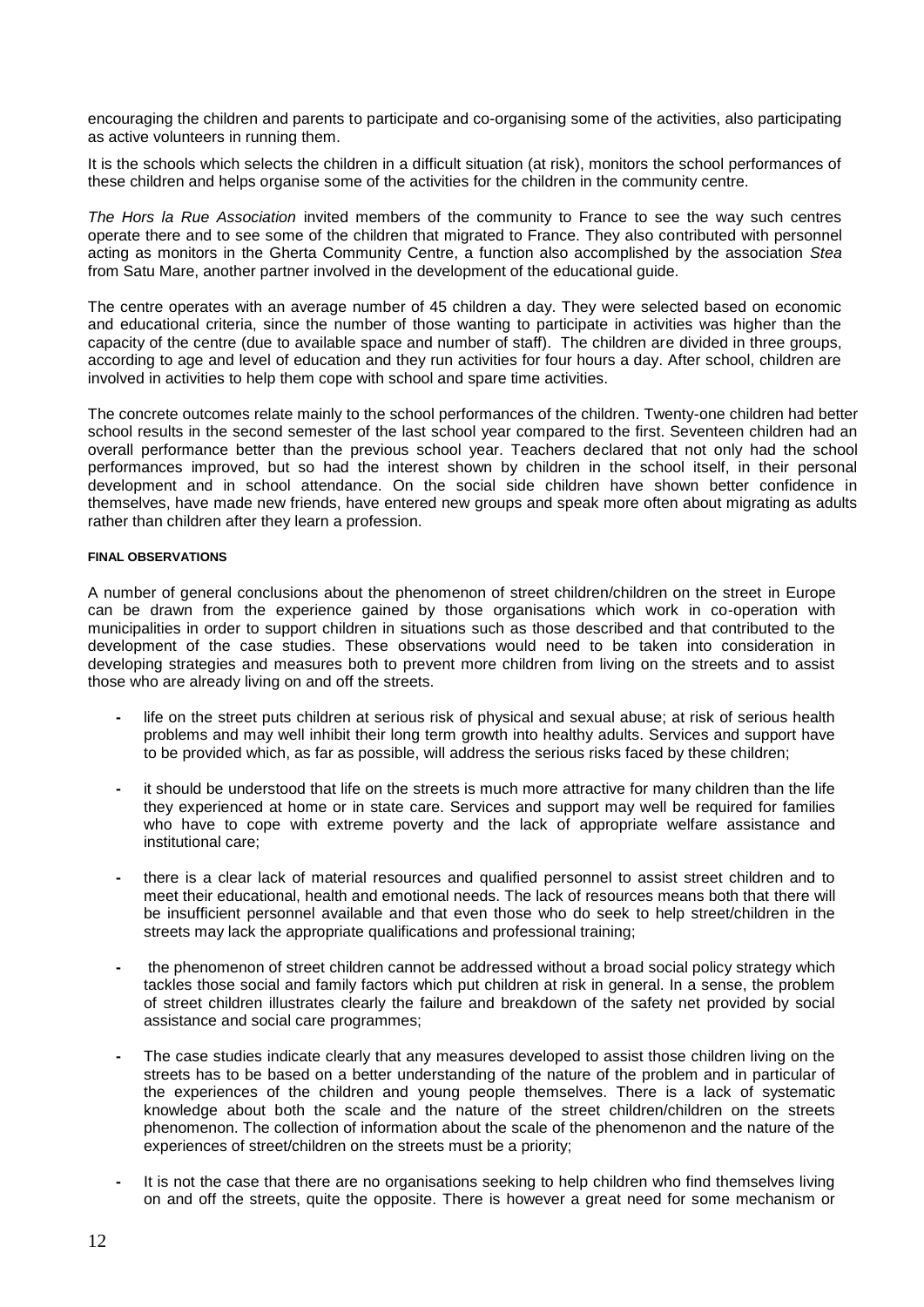body to integrate and co-ordinate in a systematic way the activities of the many different agencies both governmental and in the NGO sector. In this way more effective support can be provided to street children/children on the streets;

**-** there is a sort of fear in some countries that as the phenomenon of street children is more openly acknowledged then the response both by the public and the authorities may well be less tolerant and more repressive as their "problematic" behaviour becomes more visible. However, given what is known about the factors which lead children to live on and off the streets, repressive measures and strategies will do little to either prevent the phenomenon or to assist those children currently on the streets.

Though the emphasis in this report is on street children and children on the streets, any attempt to improve the conditions and living experiences of such children must be made in the context of the development of wide reaching strategies and policies seeking to address the circumstances of children at risk generally and that must be designed and carried out by local authorities in joint co-operation with NGOs and civil society organisations. That is the best way to prevent children living on the streets and to assist those already on the streets - just as it is the best way to prevent children from committing offences, to improve their health, to improve their educational attainment, to enhance their employment opportunities, and to improve their long term chances of healthy growth and development.

# **RECOMMENDATIONS**

# **to local authorities**

1. Municipalities should promote and establish strong synergies between the national, regional and municipal levels. This seems to be essential if municipalities want to respond in a proper and effective manner to the phenomenon of street children and unaccompanied foreign minors and the problems it entails.

2. Municipalities should support the creation of platforms and networks operating at the local level to guarantee the maximum involvement of all the relevant actors in the field of child protection while ensuring constructive dialogue and co-ordination of actions through the adoption of direct and formal guidelines targeted in particular towards street children and unaccompanied foreign minors.

3. Municipalities having in place such networks should maintain, strengthen and further improve those already existing by promoting the active involvement of other institutional agencies and actors from the private sector as well as paying greater attention to small municipalities which often lack the necessary instruments and effective models of participation to face the phenomenon of street children and unaccompanied foreign minors in order to provide them with successful examples and guidance.

4. To be successful the platforms/networks should comprise representatives of all actors involved in child-related issues and in the field of child protection more generally (municipal authorities, social services, schools, police, NGOs, local judiciary, hospitals, other actors from the private sector); this will ensure more coordinated and effective action maximising the benefits for street children and unaccompanied foreign minors.

5. The system of consultation organised at the local level as well as the best practices developed through this system should be replicated and transferred at the national and European levels in order to define coherent and sustainable frameworks of action towards street children all over Europe.

6. It is crucial that municipalities directly intervene in order to solve one of the main difficulties which stems from the negative public perception towards children living in a street situation. Municipalities should invest in strong awareness-raising to avoid tackling the multifaceted phenomenon of street children and unaccompanied foreign minors in a one-dimensional way and exclusively viewing these minors as either victims or offenders.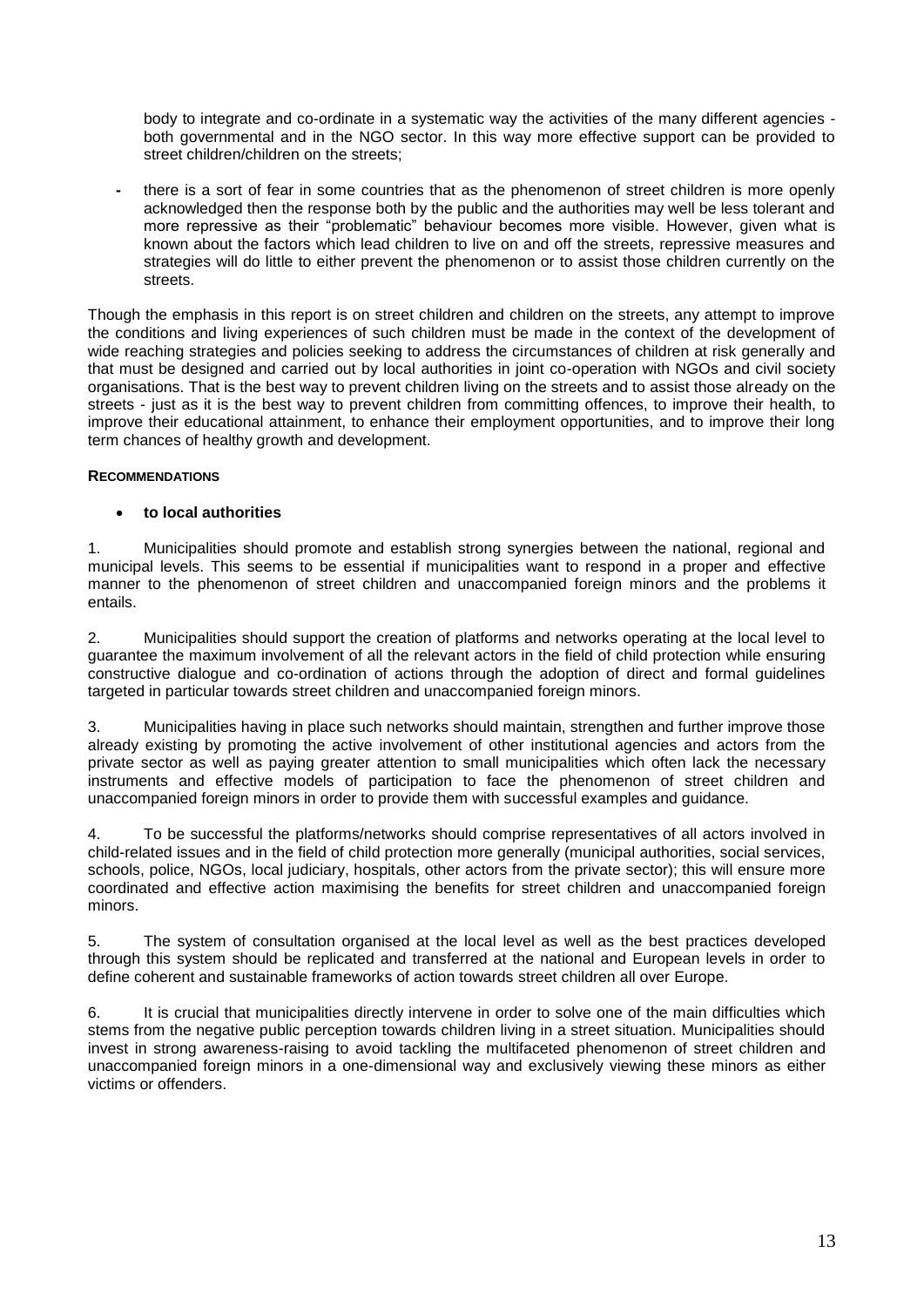7. At the same time it is essential that municipal authorities recognise the importance of ensuring and safeguarding the general interests of local residents in relation to subjects such as, for example, jobs, traffic, health, hygiene, environment, the desire for crime reduction, culture, sport, etc., and with that the changing and improving of the social and ecological living environment. Community-based official enlightenment, mobilisation, and participation of local residents in problem solving all play a central role in this task.

8. The process of decentralization of services at the community level in favour of marginalised and socially excluded children should be continued; the process should be accompanied and supported by the allocation of the funds necessary for its proper functioning.

9. The frequent lack of cohesion and of clear division of competences between the different public authorities involved in the field of child protection at the local level should be addressed as this may constitute a serious risk for the effective identification and implementation of targeted measures in favour of the most marginalised children.

10. There is no system in place for a comprehensive and coordinated collection of data regarding street children and unaccompanied foreign minors. It is an urgent need to establish a common and efficient system of collection at municipal level where all the relevant actors involved in the field of child protection become responsible for the collection and provision of up-to-date data and figures regarding the number of these children, the main factors behind their street situation and the successful results of their social reintegration in the community.

11. Municipalities should strengthen their direct involvement also in terms of providing direct financial support to projects, policies and activities in favour of street children as this would contribute substantially to guaranteeing their sustainability and would also attract more solid financial support from other key donors.

12. Municipalities where the number of street children and unaccompanied foreign minors is still limited should take all the necessary measures to invest in quality and ensure the insertion of the minor. accompanying the measures with the allocation of adequate financial resources.

13. Municipalities where the phenomenon of street children and unaccompanied foreign minors has a larger extension and as a consequence are forced to cope with very high costs to support positive actions in favour of these minors, should concentrate their efforts and financial resources on promoting and encouraging minors' job insertion.

14. It seems crucial to reinforce the close co-operation between the local authorities and private sector partners in order to facilitate the re-integration of these vulnerable young people and support their progression onto further education, employment, and training.

15. The staff working for the local authorities in the different departments involved in the field of child rights protection need to continue their training and to acquire the necessary abilities in a more planned manner and according to staff evaluations and appraisals.

16. It is within municipalities' responsibilities to ensure adequate professional training for the operators working for street children and more generally in the field of child protection (social workers, teachers, psychologists, police, etc).

17. When dealing with street children, unaccompanied foreign minors and minors belonging to the Roma community or other ethnic minorities, the municipal police should make use of inter-cultural operators taken from the public municipal lists; in this respect the most appropriate solution seems to be the creation of a specialised section within the municipal police that approaches and treats the minors adopting an inter-cultural approach including language cultural mediation.

18. Municipalities should provide increased funding support for programmes targeted to children of age 16-17 as for this age group less funding is provided.

19. Municipalities should support campaigns which convince young people to register or obtain identity documents, so that they do not deprive themselves of some principal rights, such as the right to education, to vote, to work, to social assistance, to due legal process.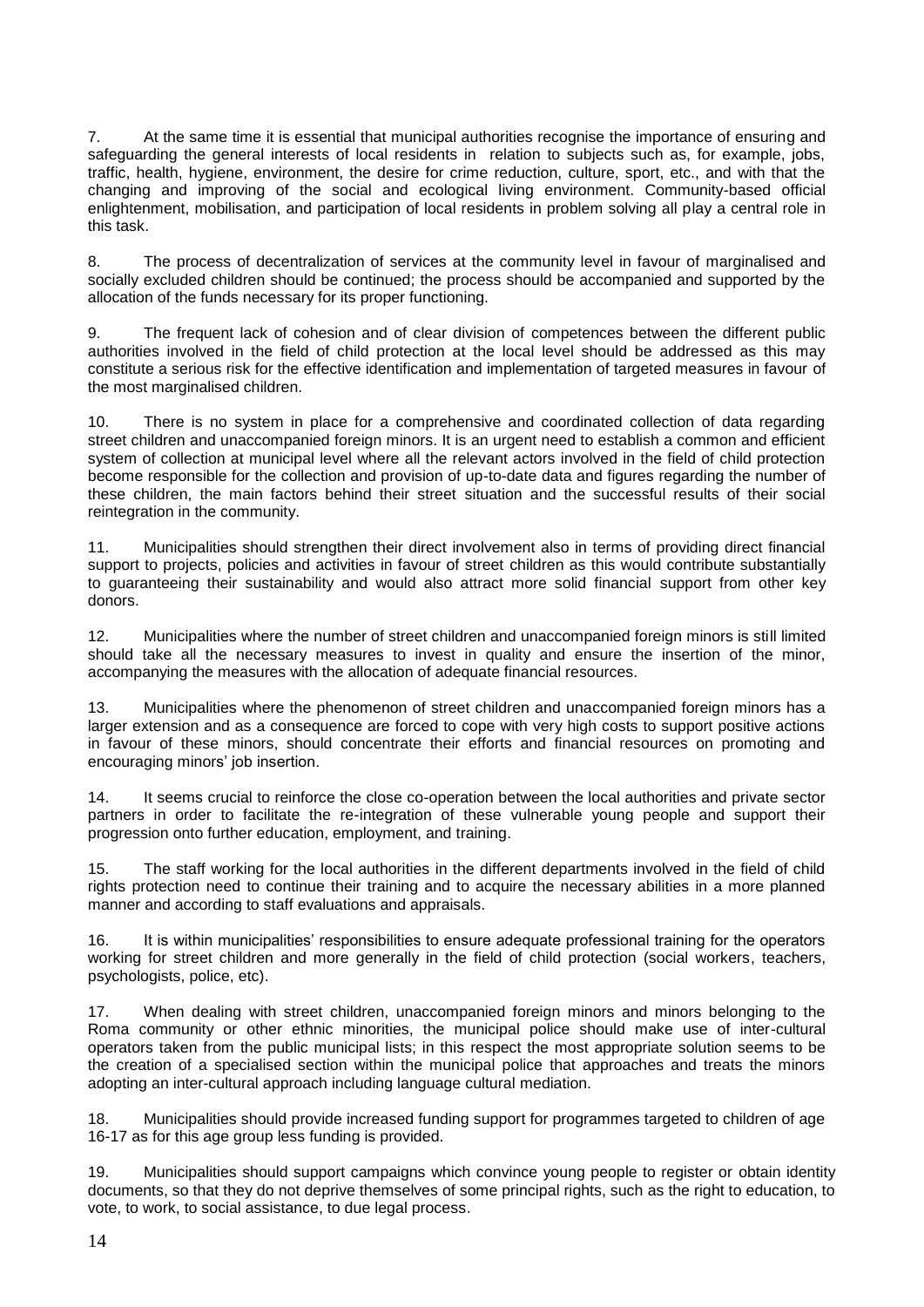20. Municipalities should support the increase in the number of day care centres and other structures used as neutral places for minors and created with the aim of providing assistance and shelter to abandoned children and other strongly marginalised and socially excluded children so that they do not chose to stay on the street when faced with various difficulties even in their family homes.

21. Initiatives related to the creation of emergency accommodation structures for children and youth in need should, moreover, not be exclusively dependant on the individual persons involved in the decisionmaking process in the municipality (which is very often the case and becomes subject to the vagaries of elections).

22. Also, municipalities should be more proactive and adopt the necessary actions as initiatives such as the day care centres are often confronted with the fact that they are not part of a more comprehensive intervention strategy regarding the eradication of poverty as well as measures for lowering the number of unemployed people.

23. Municipalities should improve and enhance the service provided by the housing department of the municipality.

24. Even though preventive social services are within the responsibilities of local authorities, legislation is not supported by the necessary funding, nor by the norms to make these measures compulsory. As a result, normally only local authorities in large municipalities, with large budgets, can create or sustain local preventive social services; it is therefore of crucial importance that more concrete support is given to small municipalities with the aim of establishing effective preventive social services.

25. Municipalities should support and assist NGOs and other community-based organisations in overcoming the ongoing difficulty of finding suitable premises. In particular, more support should be given to voluntary organisations taking on statutory work, as local authorities tend not to provide the necessary accommodations and locations. Also, since these premises tend to be specialist in nature, and therefore resale values would be low, the financial risk involved for voluntary organisations taking on statutory work can be at best significant, and at worst, prohibitive;

26. Local authorities should commit themselves to projects and initiatives targeted towards the social inclusion of the most disadvantaged children and young people: it is of great importance as it shows local authorities´ willingness and capacities to find viable solutions to the community problems.

# **to regional authorities**

1 Regional authorities should support the organisation of specific trainings for institutional and private partners working directly with street children at the regional level (such as the police and staff from relevant departments/offices of the Regions) providing them with a significant methodological background and also with concrete and effective strategies to deal with street children in the most appropriate and sensitive manner; regional authorities should ask municipalities to translate the general guidelines for action developed at the regional level into concrete training tailored to the specific needs present at the local level.

2. Regional authorities should support the establishment of a comprehensive system for the collection of updated data and figures on the phenomenon of street children and its related issues which can contribute to the definition and development of a common database providing a clear and as far as possible complete picture of the numbers of street children in a given region.

3. Regions that have developed good practices on the successful reintegration of street children into society and therefore have established effective methods which can potentially be extended to other regional contexts should provide during relevant discussion fora and through the internet significant information on the successful integration strategies developed as well as on possible training these regions could offer to other interested regions where the phenomenon of street children is not yet alarming. This could lead to the timely adoption of crucial preparatory and preventive interventions and strategies;

4. Regional authorities should promote the dissemination of successful reintegration models developed in the regional context to the wider national and European levels in order to contribute to the definition and implementation of coherent strategies targeted towards street children which at the same time take into consideration the specificities linked to each single local context.